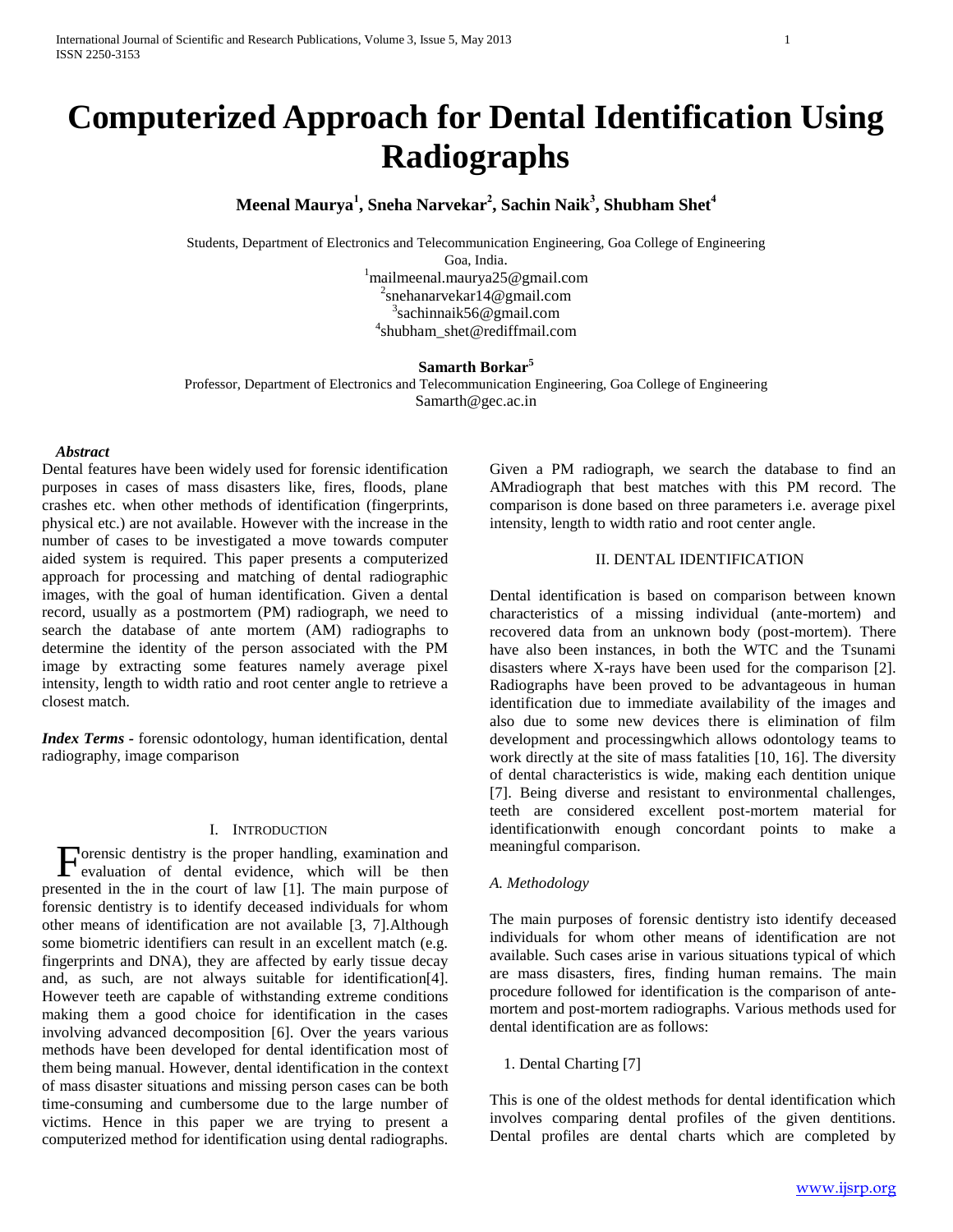odontologists [15]. Fig.2 shows an example of a dental chart.The chart notes, for each tooth individually, various distinctive features like tooth present/absent, crown, root morphology, dental restorations etc. The comparison thus involves preparing dental chart of the dentition in question, and comparing this chart with those in a database. However this method becomes very complex and is very time consuming.

|                                                                                                                                                                                                                                                                                         | <b>B.C. CORONERS' SERVICE</b><br><b>DENTAL IDENTIFICATION FORM</b>                                                                                                                                                                |  |  |
|-----------------------------------------------------------------------------------------------------------------------------------------------------------------------------------------------------------------------------------------------------------------------------------------|-----------------------------------------------------------------------------------------------------------------------------------------------------------------------------------------------------------------------------------|--|--|
| CORONER CASE No. 98-129-0008<br>INVESTIGATING CORONER S. Pellawin<br>for Hooky<br>LOCATION                                                                                                                                                                                              | DATE: 09 Deasywas 1898<br>EXAMINATION SITE <b>Lauceaurer</b> City Mayore                                                                                                                                                          |  |  |
| $78 - 123$<br>CORONERS FOREMSIC UNIT CASE #<br><b>91-2317</b><br>POLICE FILE No.<br>RIMP Art Hander<br>POLICE AGENCY<br>POLICE INVESTIGATOR (SI. H. Gilliman                                                                                                                            | <b>AUTOPSY No.</b><br><b>HOSPITAL</b><br><b>PATHOLOGIST</b>                                                                                                                                                                       |  |  |
| CIRCUMSTANCES OF EXAMINATION Meleted remember found on Nov 09,98 in the<br>Qual loint, Ret Hendy, R.C. Textalist 1.0.<br>$O/Hv1$ 19                                                                                                                                                     | 00                                                                                                                                                                                                                                |  |  |
| $0.10$ $\beta$ $\gamma$  <br>$\sim$<br>$r \times 122$<br>ñ                                                                                                                                                                                                                              | $P_r$ $P_c$<br>$P_K$ $P_K$<br>$\gamma$<br>v<br>×                                                                                                                                                                                  |  |  |
| <b>TPRE</b><br>NOIX<br>11<br>18<br>17<br>14<br>13                                                                                                                                                                                                                                       | 25<br>$\mathbf{r}$<br>28<br>27                                                                                                                                                                                                    |  |  |
| 43<br>$\bullet$<br>41<br>48<br>48<br>48<br>47<br>44<br><b>RELAND</b>                                                                                                                                                                                                                    | 31<br>32<br>33<br>14<br>$\overline{1}$<br>$\overline{1}$<br>14<br>38<br>E<br><b>OWTER</b>                                                                                                                                         |  |  |
| ex                                                                                                                                                                                                                                                                                      | r×                                                                                                                                                                                                                                |  |  |
|                                                                                                                                                                                                                                                                                         | CODE: Elude al restarations on Chert. Outline Prosthetic Appliances.<br>Clinie the appropriate descriptions                                                                                                                       |  |  |
| Fellow Code:<br>TC. Temperary Crown<br>A. Amalgam<br>GC. Gold Crewn<br>5. Composite<br>PC. Percelain Crown<br>G. Gold<br>PFM. Porcelain / Metal Crown<br><b>SE Figure Sealant</b><br>SC. Stainless Steel Crown<br>TF. Tamporary Filling                                                 | X. Missing<br><b>EN. Reat Treatment</b><br><b>PX.</b> Posthumously missing<br><b>SR.</b> Bridge Work<br>NR. Not Recovered<br><b>Chrocket &amp; shedel</b><br>PP. Partial Dennurs<br><b>Ibracket &amp; describe)</b>               |  |  |
| <b>8. Erosian</b><br>1. Mottled Enamel<br>9. Freehold Enamel<br>2. Enamel Hypoplasia<br>10. Retation<br>1. Dissolouration<br>11. Malpositioned Testh<br>4. Staining<br>12. Malaechusian<br>5. Calculus<br>13. Unerupted Testh<br>4. Abrasian<br>14. Supernumerary Testh<br>7. Attrition | 22. Congressitatly Absent<br>15. Retained Desiduous Taxih<br>16. Unusual Restarations<br>23. Extended pents meet<br>17. Unusual Applances<br>18. Cyst Farmation<br>24. Borral nethostics con<br>19. Post<br>30. Pin<br>21. Carlos |  |  |
| Post martem dental array . Yes<br>Me<br>Photos  Yes" No.<br>Study Models  Yes<br>You No<br>Jawa disartisulated                                                                                                                                                                          | overwar Unneverkable<br>numer Caudeo deposits gross, not his huse unique,                                                                                                                                                         |  |  |
|                                                                                                                                                                                                                                                                                         | likely to here "pay-skeyeed"#22 Extracted arcterist #1                                                                                                                                                                            |  |  |

Figure 1. Example of a dental chart

2. Comparative Dental Identification Using Radiographs [17, 18]

Digital radiography, which is used for a decade or more by radiologists in most large hospitals, has recently become the solution of choice in mass casualty situations. Here comparison is done by odontologists by manually comparing the AM and PM radiographs.It follows a semi-automatic process of matching the radiographic dental images for human identification. For this, they extract shapes of the teeth from both, the AM and PM images, and compare these extracted shapes. The comparison results are based on the distancebetween the shapes. Fig.1 shows an example of AM and PM radiographs.



Figure 2. Ante-mortem and Post-mortem radiographs

# III. IMPLEMENTATION

The method followed in the paper for comparison of radiographs is a computerized approach to speed up the process and make it more efficient. The algorithm is given below which will be implemented in MATLAB.

### *A. Algorithm*

Fig.3 gives an overview of the steps which is followed for comparison of AM and PM images.



Figure 3. Flowchart showing the steps of comparison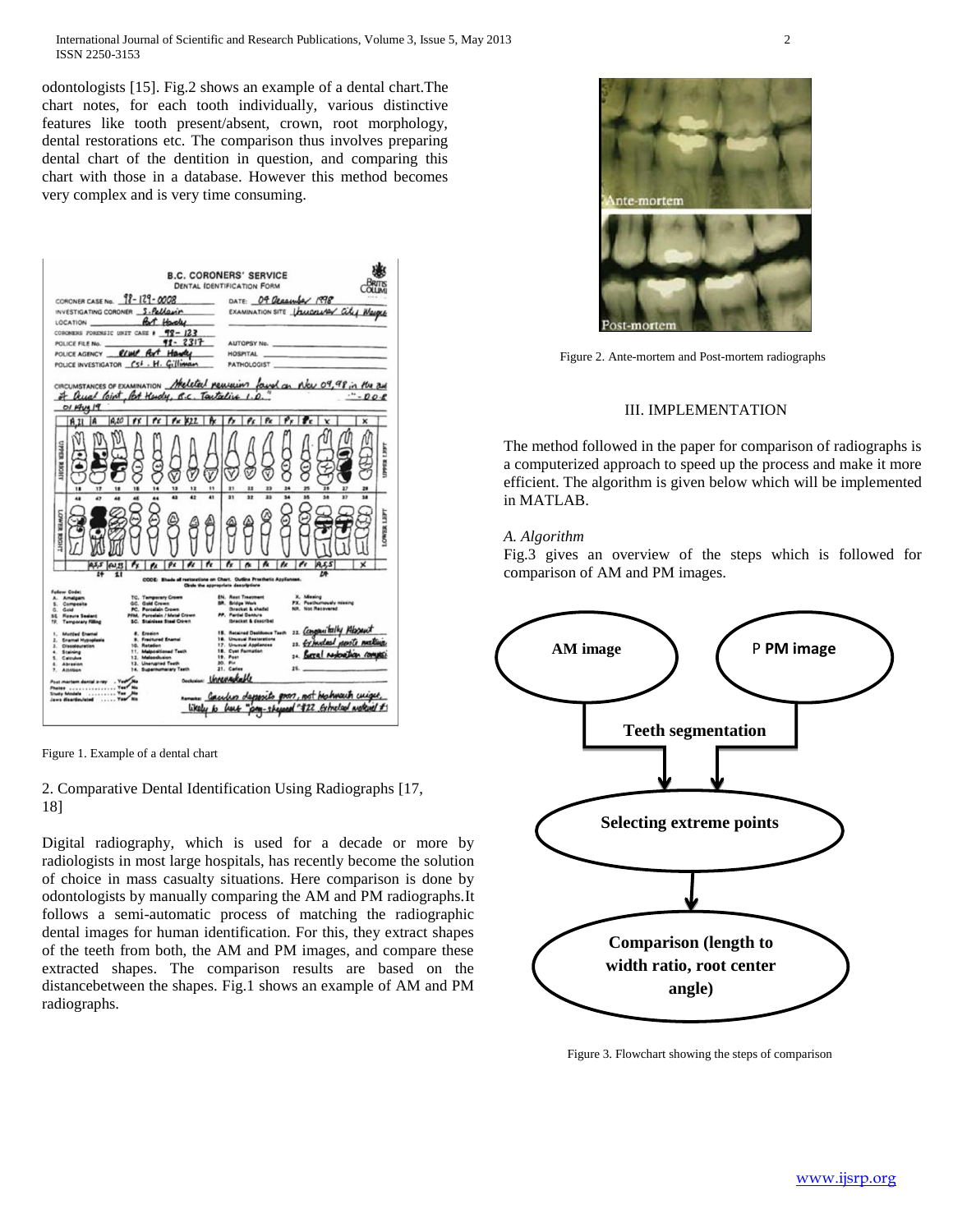International Journal of Scientific and Research Publications, Volume 3, Issue 5, May 2013 3 ISSN 2250-3153

# 1. Database Formation

A database of the AM images is formed by cropping the required tooth from the radiograph and isolating it. Fig.4 shows an image of the same. Database images used in this paper are shown in Figure 5. A set of three AM images were used as database images for comparison.



Figure 4. Sample image of database images





Figure 5. Database images (AM images)

# 2. Comparison

Comparison of the AM and PM images is done by using the following parameters:

1. Length to width ratio

The average length and width measurements are taken and length to width ratio of each tooth is compared for AM and PM images. Measuring the length and width is an automated process in MATLAB. Here two extreme points are selected along the length of the tooth by scanning the radiograph from left, right and then selecting the first white pixel obtained. Fig.5 and Fig.6 show radiograph images with length and width marked.



Figure 6. Image showing length of tooth



Figure 7. Image showing width of tooth

If  $(x_1,y_1)$  and  $(x_2,y_2)$  are the extreme co-ordinates then the length and width can be calculated as:

$$
S = \sqrt{(x^2 - x^2)^2 + (y^2 - y^2)^2}
$$

1. Root Centre angle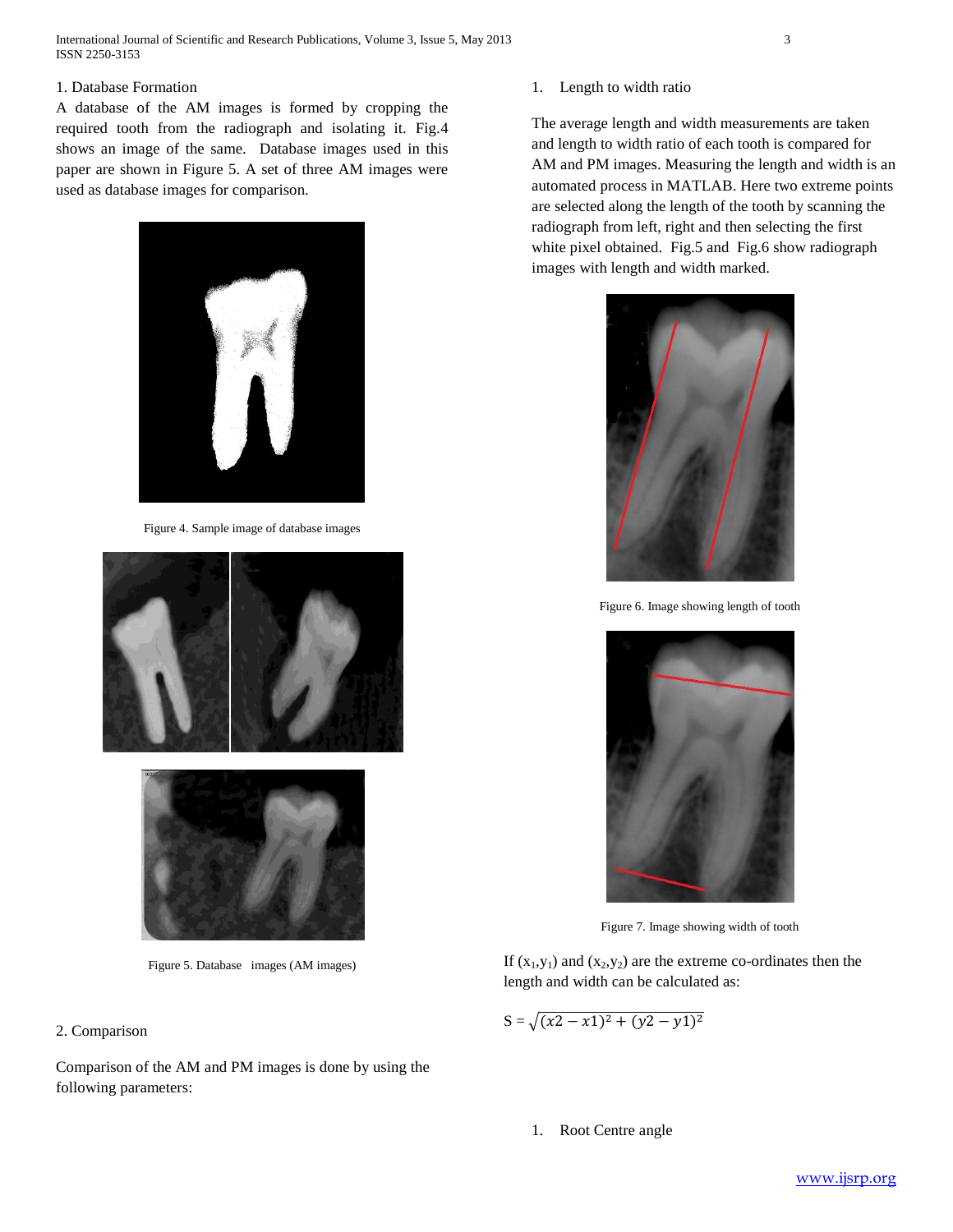International Journal of Scientific and Research Publications, Volume 3, Issue 5, May 2013 4 ISSN 2250-3153

In fig.θ denotes the root center angle which is compared for AM and PM images. It can be calculated as:

$$
\theta = 180 - \{\tan^{-1}\left(\frac{x}{y}\right) + \tan^{-1}\left(\frac{x}{z}\right)\}\}
$$



Figure 8. Image showing root centre angle of tooth

#### IV. Results and Analysis

The algorithm discussed above in sec.3 was implemented on three sets of AM and PM radiographs and the positive results were obtained. Fig.8shows the values obtained for comparison and graphs of the same.

Table 1.Comparison results for the radiographs

| Radiograph | Average<br><b>Vertical</b><br>length | Average<br>Horizonta<br>l length | Lengt<br>h to<br>Width<br>ratio | $Root -$<br>Centre<br>angle (<br>degrees |
|------------|--------------------------------------|----------------------------------|---------------------------------|------------------------------------------|
| $AM - 1$   | 462                                  | 280.5                            | 1.647                           | 42.69                                    |
| $PM - 1$   | 439.5                                | 279                              | 1.4798                          | 41.62                                    |
| $AM - 2$   | 538.5                                | 271.5                            | 1.9834                          | 40.5901                                  |
| $PM - 2$   | 482                                  | 266.5                            | 1.8086                          | 43.16                                    |
| $AM - 3$   | 462                                  | 272.5                            | 1.61                            | 37.69                                    |
| $PM - 3$   | 431                                  | 296.5                            | 1.4536                          | 37.95                                    |

The time taken to compute vertical length and root center angle was observed to be 1.38 sec and for computing width it was found to be 0.78 sec. Hence the total time taken for the whole comparison process is 2.16 sec.



Figure 9. Graph showing the comparison based on length,width and length to width ratio



Figure 10. Graph showing the comparison based on root center angle

#### V. CONCLUSION

We proposed a computer-aided framework for matching of dentalradiographs based on length to width ratio and root centre angle. Experimental results on a small database indicate that this is a feasible approach. The errors can occur due to incorrect radiographic technique: the images are very blurred, or the region of interest is partially occluded so there is not enough information available to characterize the teeth.

The three PM images selected were positively identified and compared with the available database AM images. Also the method proved to be time efficient compared to other methods as discussed in sec. A.

Although there was an average error of 1.3 degrees in root centre angle due to alignment of tooth in radiographs.

#### ACKNOWLEDGEMENT

 We gratefully acknowledge, Dr. R. B. Lohani, Principal of Goa College of Engineering, Dr. H. G. Virani, Head of the department for their valuable support and guidance. We would also like to thank Dr. Desai practitioner at Dental Care, for